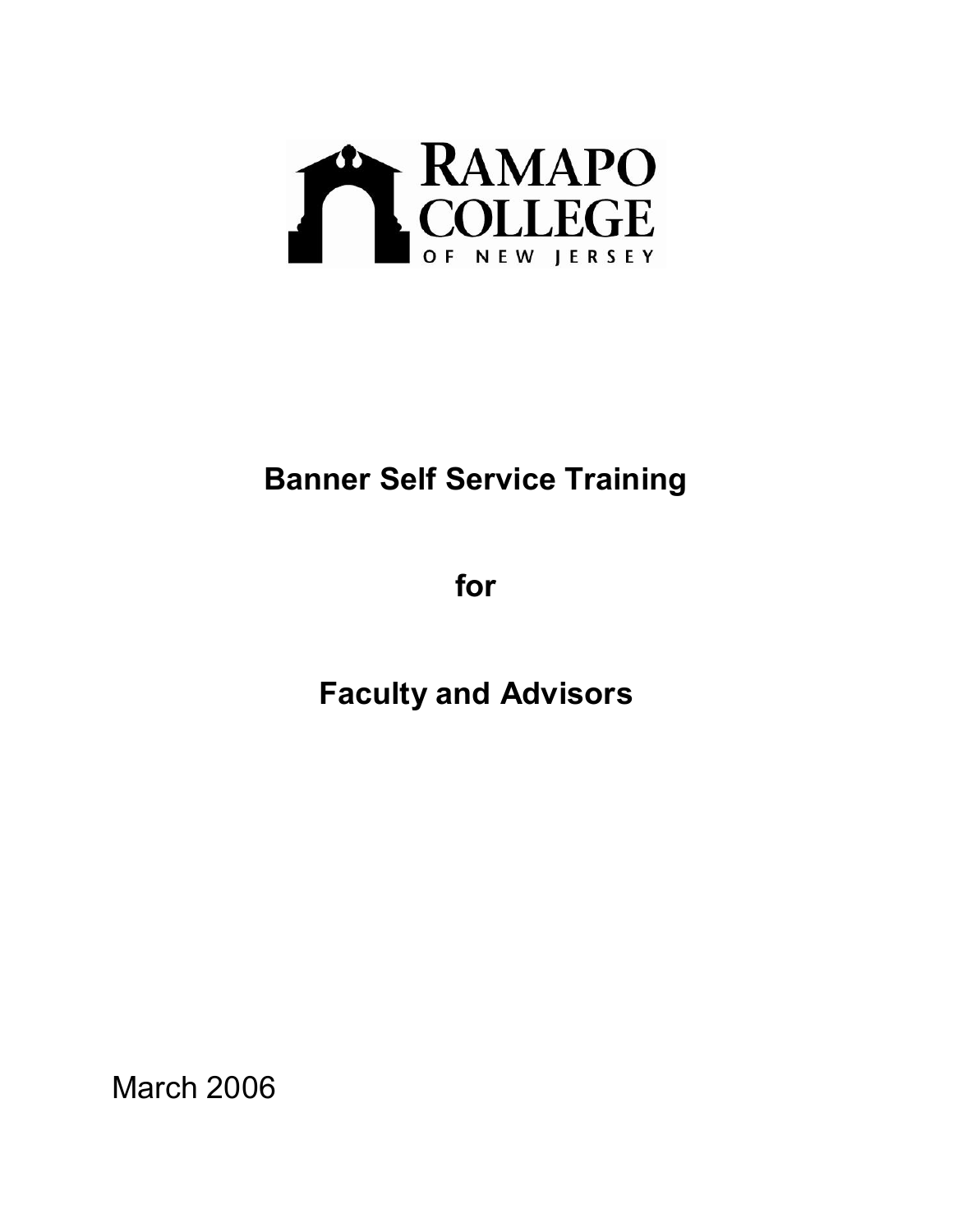## **FERPA Reminder**

Ramapo College recognizes the importance of maintaining certain records for each student which contribute to and confirm the student's educational progress.

To protect the rights of students regarding these records, the College has established policies and guidelines which describe the records maintained, provisions for releasing information, provisions for student inspection and review of records, and provisions for changes in records when warranted. These rules generally conform to State and Federal laws (the U.S. Department of Education has guidelines for the "Family Educational Rights and Privacy Act of 1974 as amended", known as the Buckley Amendment or FERPA). These policies are generally supervised by the Office of the Registrar. The following are the rules which relate to these student records:

· 1. Directory Information

The following information is considered part of the public record and may be disclosed upon request without consent of the student, unless the student has filed an objection with the Office of the Registrar, which must be renewed annually. (The student's home address or on-campus address is not directory information and may not be disclosed.)

- o a) student name
- $o$  b) year-level
- o c) school and major
- o d) credits registered for in current term
- o e) terms attended
- o f) degree granted
- $\circ$  q) Ramapo College e-mail address
- o h) photograph
- o i) honors, by town
- · **2. Confidential Information**

**All personally identifiable information other than that described in Directory Information is considered confidential information and shall be disclosed by the College only as provided below. This information includes the following:** 

- o **a) academic records**
- o **b) address (campus or home)**
- o **c) disciplinary records (except as provided by laws such as the Jeanne Clery Disclosure of Campus Security Policy and Campus Crime Statistics Act)**
- o **d) financial aid records**
- o **e) placement records**
- o **f) letters of recommendation**
- o **g) medical records (may be reviewed by student's doctor only)**
- o **h) telephone numbers (campus or home)**
- o **i) test scores**
- o **j) veteran's records, etc.**

Additional information regarding FERPA may be found here:

http://www.aacrao.org/compliance/ferpa/index.cfm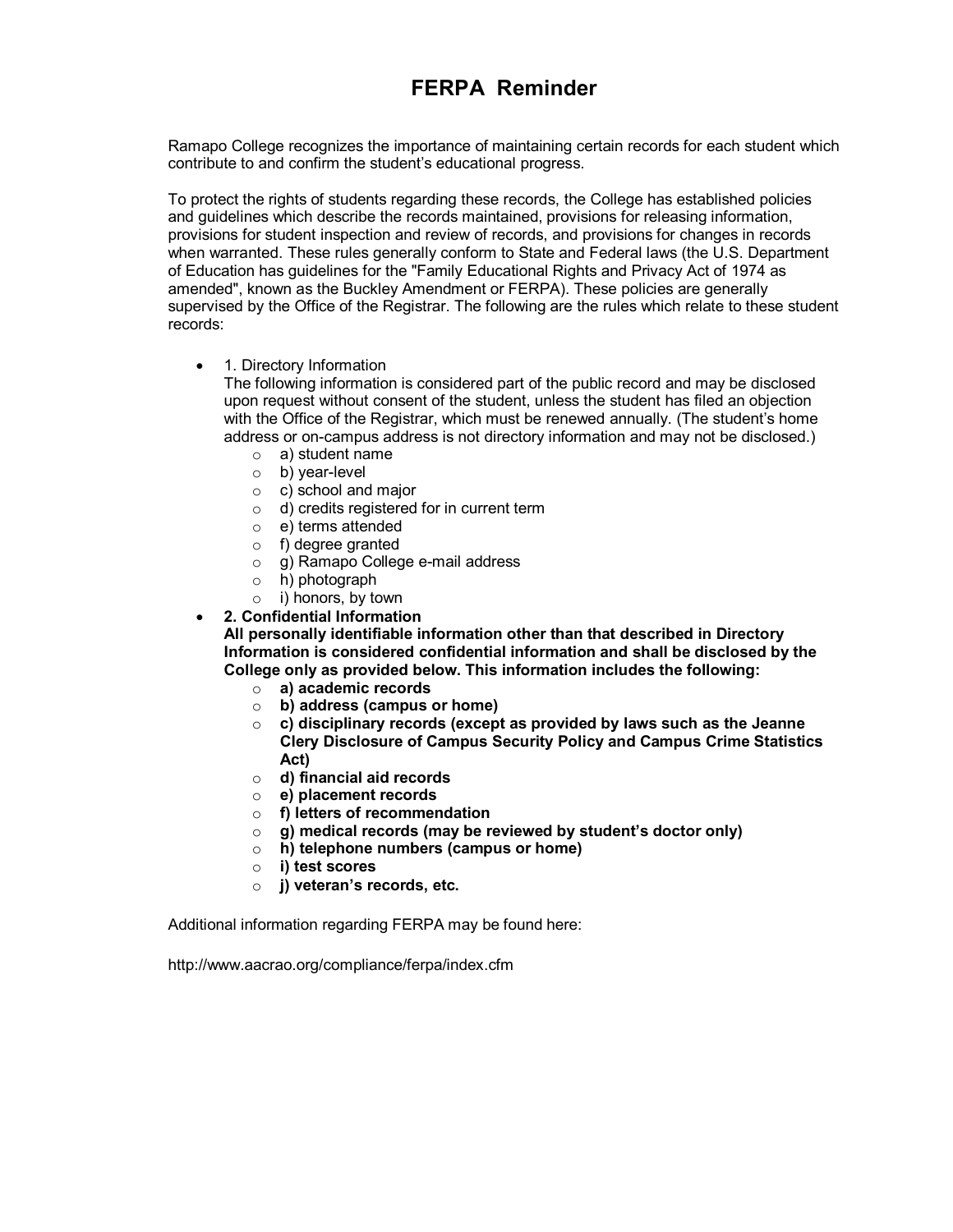You will be able to access Banner Self Service by a link on the Ramapo Intranet.

On this page you may view the **Course Catalog**, **Class Schedule**, or **Enter Secure Area**.



To **Enter the Secure Area** – Click on it.

· Enter your Banner ID (**R**………) and PIN. **Click Login**.



- · Above is the message you will see if you do not use upper case **R** or if you do not enter the correct ID or PIN.
	- $\circ$  The first time you log in your PIN will be your date of birth-remember to include 0s (i.e. January 1, 2006 = 010106)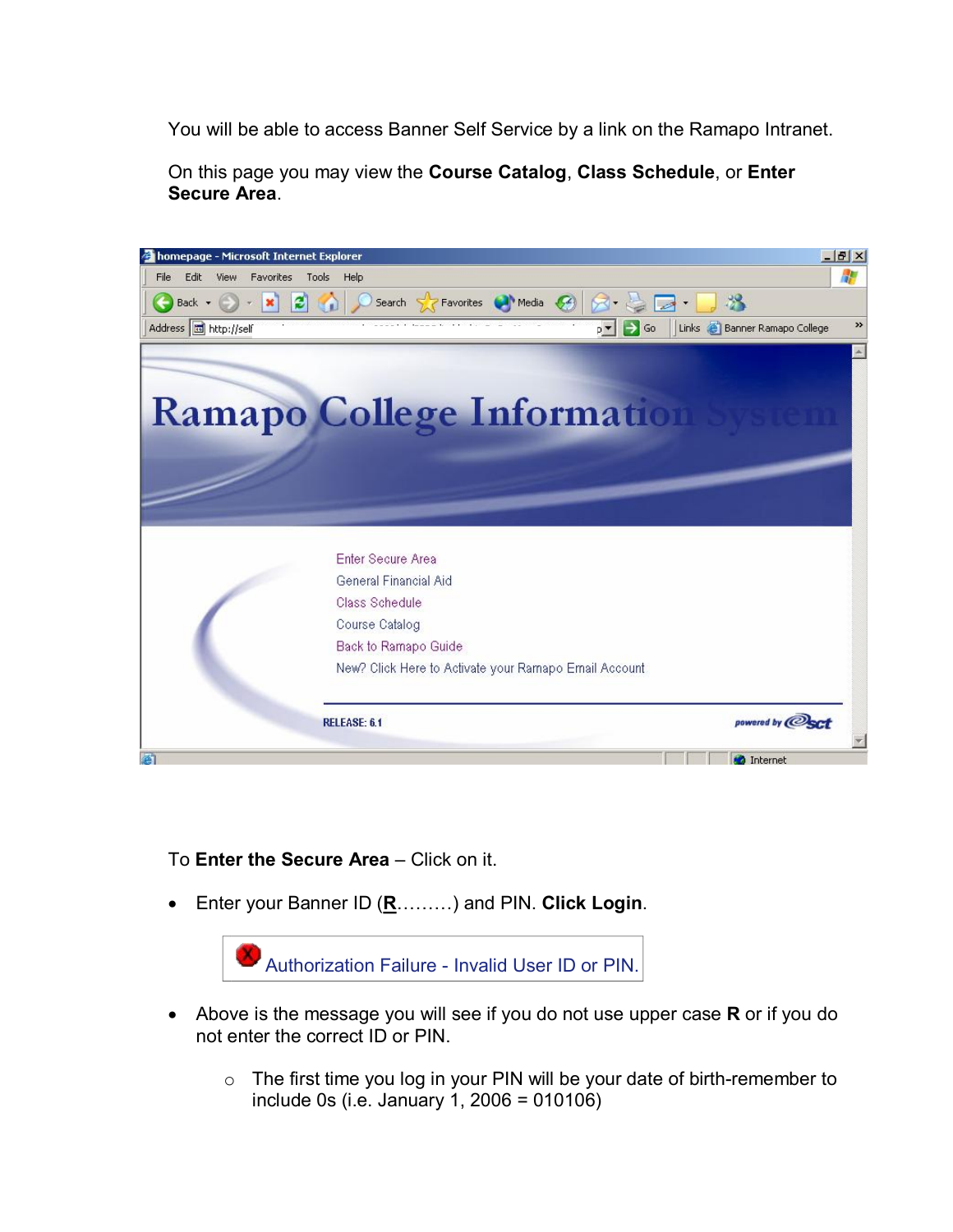- $\circ$  It will be expired and require you to change your PIN to 6 numbers that are not your DOB.
	- Use a cryptic combination of numbers (not 111111).
	- This is the access point to a lot of information, both personal and student, so please protect and keep this secure and never give your Banner ID and PIN to anyone.
- o You will be asked to create a PIN question for security purposes.
	- ß Enter a question and answer you will remember in case you forget your PIN.
	- ß Click **Submit.**



Once you successfully login you will see your name on the welcome menu.

ß To perform Advisement functions **Click** on **Faculty & Advisors**.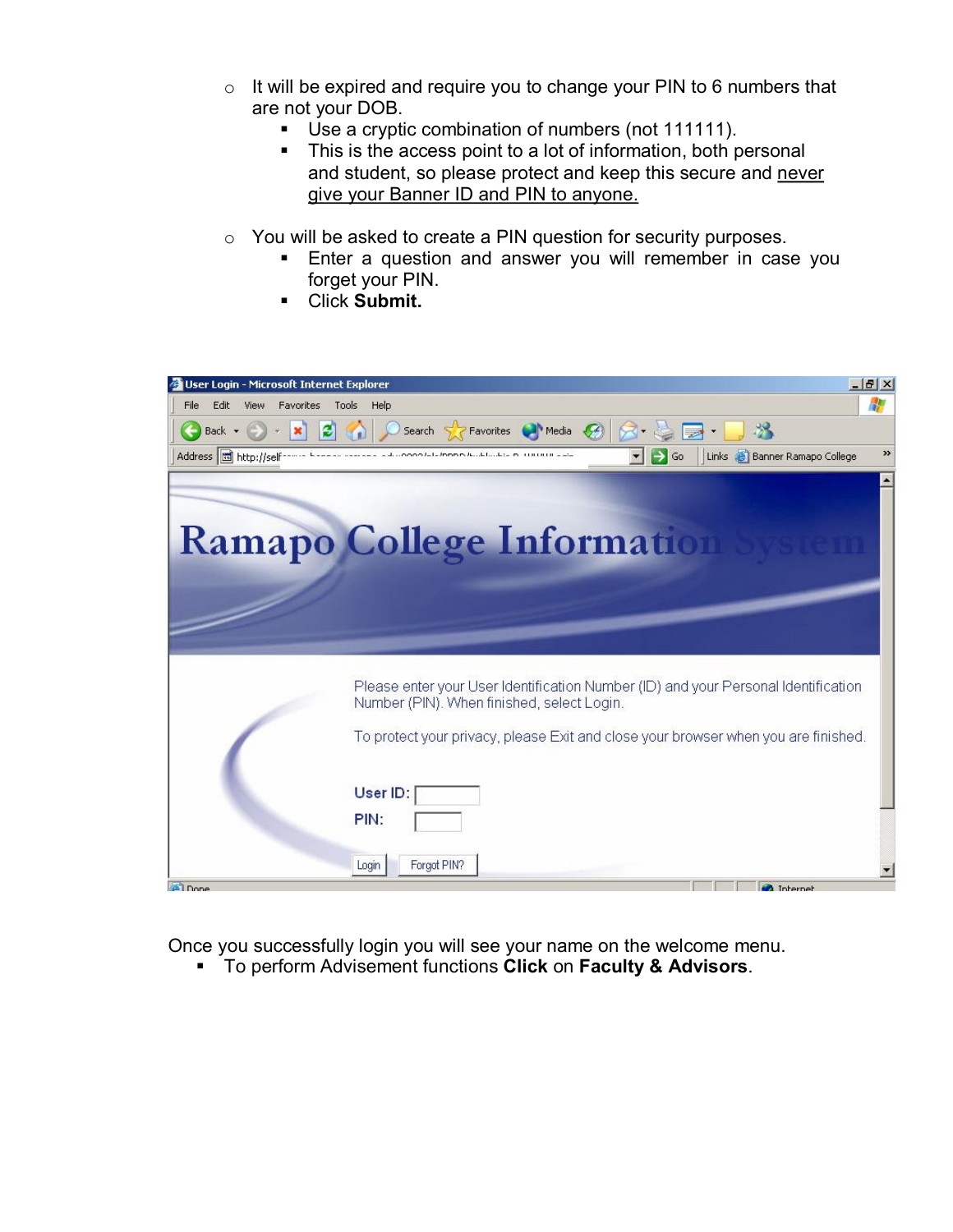| Go<br>Search                                                                                                                                                               | ACCESSIBILITY SITE MAP HELP EXIT |
|----------------------------------------------------------------------------------------------------------------------------------------------------------------------------|----------------------------------|
| Personal Information Student Services & Financial Aid Faculty Services                                                                                                     |                                  |
| <b>Main Menu</b>                                                                                                                                                           |                                  |
|                                                                                                                                                                            |                                  |
|                                                                                                                                                                            |                                  |
| Personal Information                                                                                                                                                       |                                  |
| Update addresses, or contact information; review name or social security number change information; Change your PIN,                                                       |                                  |
| Student & Einancial Aid                                                                                                                                                    |                                  |
| Welcome, Cynthia M. Brennan, to the Ramapo College Information System!<br>apply for Admission, Register, Westwour academic records and Financial Aid<br>Faculty & Advisors |                                  |

From the Faculty Services menu, **Click Student Menu**.

| <b>Faculty Services</b>                                                                 |  |  |
|-----------------------------------------------------------------------------------------|--|--|
| <b>Term Selection</b>                                                                   |  |  |
| <b>CRN</b> Selection                                                                    |  |  |
| Faculty Detail Schedule                                                                 |  |  |
| Faculty Schedule by Day and Time                                                        |  |  |
| Detail Class List                                                                       |  |  |
| Summary Class List                                                                      |  |  |
| <b>Final Grades</b>                                                                     |  |  |
| Registration Overrides                                                                  |  |  |
| Faculty and Advisor Security Information                                                |  |  |
| Student Menu                                                                            |  |  |
| Display chident information; View a student's schedule; Process registration overrides. |  |  |
| <b>Advisor Menu</b>                                                                     |  |  |
| View a student's transcript; View a student's grades; Display your security setup.      |  |  |

Next, **Click ID Selection**. To view a student's record, if that student is not specifically assigned to you as an advisee (as the case for Deans and Unit Secretaries), you must first have the Banner ID for the system to look up the record.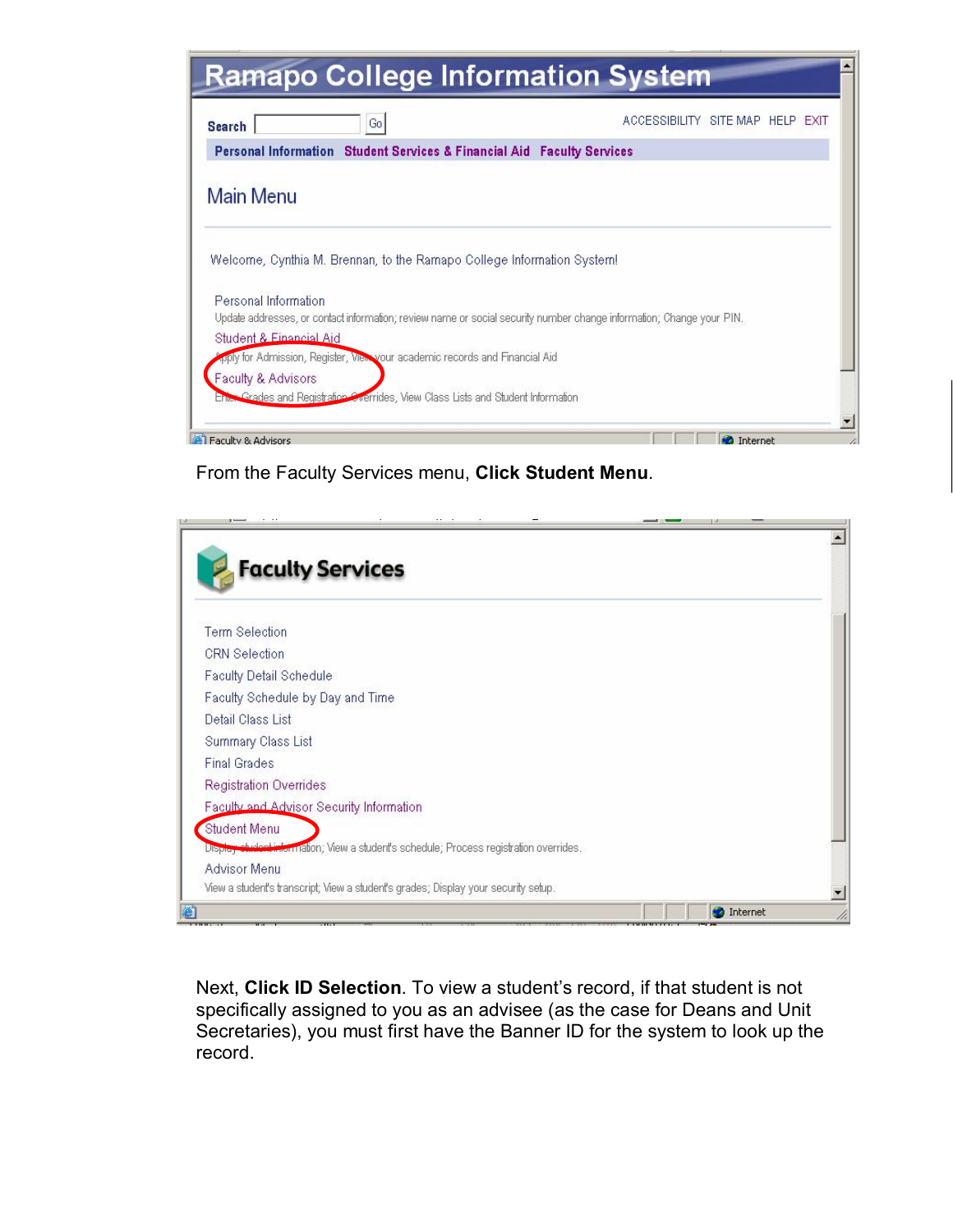• You will need to look up the ID in Internet Native Banner (INB); if you do not have access to INB you will need to ask the student for the Banner ID (Deans may ask unit secretaries for look up.).

|                                                                        | <b>Ramapo College Information System</b> |
|------------------------------------------------------------------------|------------------------------------------|
| Go<br><b>Search</b>                                                    | RETURN TO MENU SITE MAP HELP EXIT        |
| Personal Information Student Services & Financial Aid Faculty Services |                                          |
| <b>Student Information</b>                                             |                                          |
| Term Selection<br><b>ID</b> Selection                                  |                                          |
| View Student Information                                               |                                          |
| View Student Address and Phones                                        |                                          |
|                                                                        |                                          |
| View Student F-mail Address                                            |                                          |
| View Student Schedule                                                  |                                          |

**F** Type in ID and **Click Submit** button at bottom of screen.

| <b>SCT WWW Information System</b>                                                        |                                             |
|------------------------------------------------------------------------------------------|---------------------------------------------|
| Go<br><b>Search</b>                                                                      | RETURN TO MENU SITE MAP HELP EXIT           |
| Personal Information Student Services & Financial Aid Faculty Services                   |                                             |
| <b>ID</b> Selection<br>Fall 2006                                                         | Cynthia M. Brennan<br>Mar 01, 2006 09:43 am |
|                                                                                          |                                             |
| Enter the ID of the Student/Advisee you want to process then press the Submit ID button. |                                             |
| Student or Advisee ID: ROI                                                               |                                             |
| <b>OR</b>                                                                                |                                             |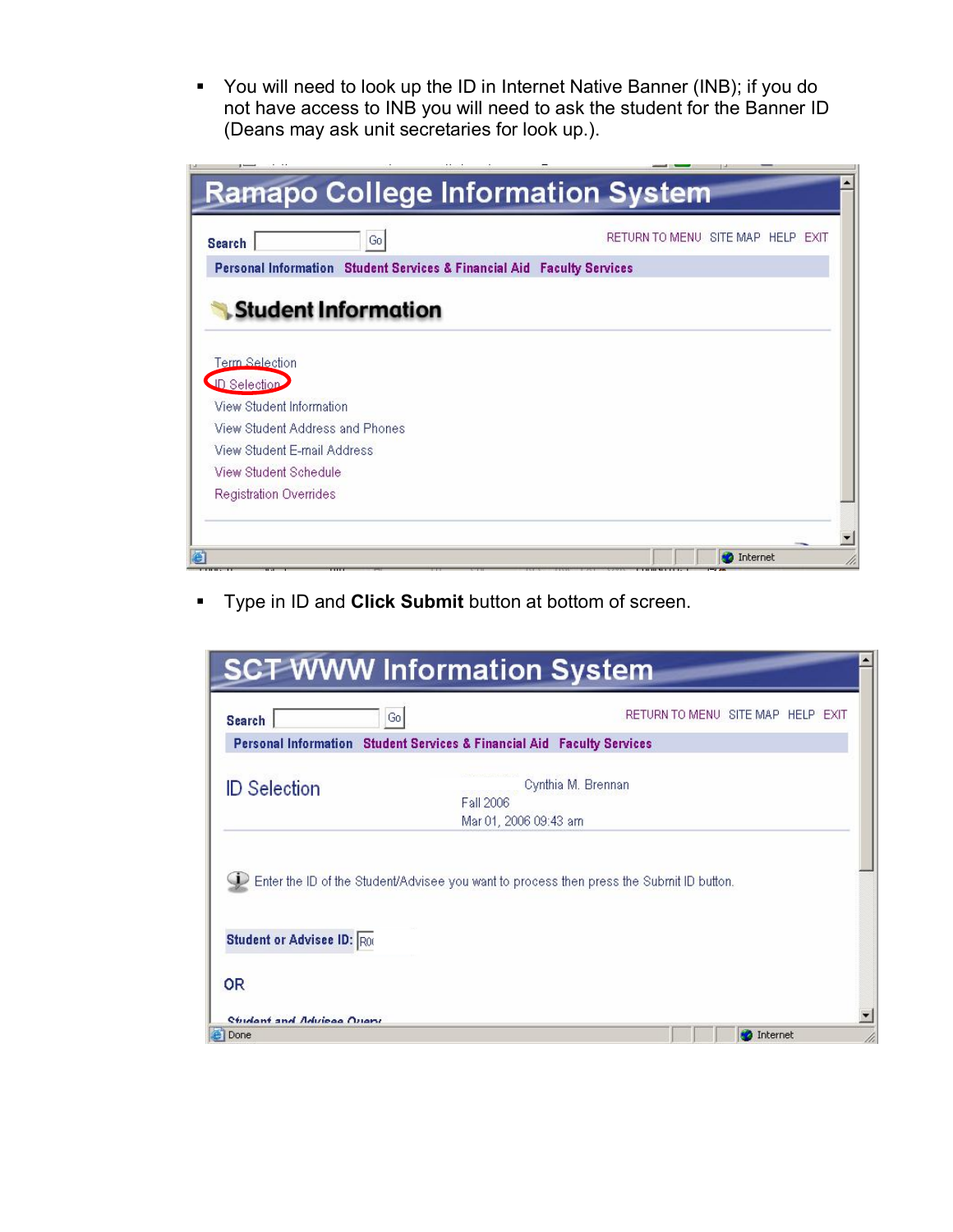If the student is not assigned to you the Student Advisee Query will not function for you.

|                    | <b>Student and Advisee Query</b> |
|--------------------|----------------------------------|
| <b>Last Name:</b>  |                                  |
| <b>First Name:</b> |                                  |
| Search Type: O     | <b>Students</b>                  |
|                    | О<br><b>Advisees</b>             |
|                    | R∩th                             |

You will be asked to verify the name of the student you have selected.

- ß **Click Submit**.
- **EXECLICK** View Student [Information](http://selfserve.banner.ramapo.edu:9092/pls/PPRD/bwlkgstu.P_FacStuInfo) to view student's current program, assigned advisor and summary academic information.
- **Click** View Student Address [and Phones](http://selfserve.banner.ramapo.edu:9092/pls/PPRD/bwlkosad.P_FacSelectAtypView) to view current address information.
- **Click** View Student E-mail Address to view student's email address.
- **Click** View Student [Schedule](http://selfserve.banner.ramapo.edu:9092/pls/PPRD/bwlkfstu.P_FacStuSchd) to view schedule.
	- o You may be required to select a term.
	- o Move vertical scrollbar to view complete schedule.

| <b>Current Schedule</b>                    |                 |            |                                                                                |                                  |  |
|--------------------------------------------|-----------------|------------|--------------------------------------------------------------------------------|----------------------------------|--|
| Total Credit Hours: 8,000                  |                 |            |                                                                                |                                  |  |
| <b>COMPUTER SCIENCE I - CMPS 147 01</b>    |                 |            |                                                                                |                                  |  |
| <b>Associated Term:</b>                    | Fall 2006       |            |                                                                                |                                  |  |
| CRN:                                       | 40711           |            |                                                                                |                                  |  |
| Status:                                    |                 |            | Web Registered on Feb 10, 2006                                                 |                                  |  |
| <b>Assigned Instructor:</b>                |                 |            |                                                                                |                                  |  |
| Grade Mode:                                | Standard Letter |            |                                                                                |                                  |  |
| Credits:                                   | 4.000           |            |                                                                                |                                  |  |
| Level:                                     | Undergraduate   |            |                                                                                |                                  |  |
| Campus:                                    | Main            |            |                                                                                |                                  |  |
| <b>Scheduled Meeting Times</b>             |                 |            |                                                                                |                                  |  |
| <b>Type Time</b>                           |                 | Days Where | Date Range                                                                     | <b>Schedule Type Instructors</b> |  |
|                                            |                 |            | Class 9:45 am - 11:15 am MR G Building 117 Sep 02, 2006 - Dec 23, 2006 Lecture | TBA.                             |  |
| ADVANCED TOPICS: NET PROGMNG - CMPS 367 01 |                 |            |                                                                                |                                  |  |

[Registration](http://selfserve.banner.ramapo.edu:9092/pls/PPRD/bwlkfrov.P_FacRegOvr) Overrides will not be available to you unless you are a faculty member teaching a course. Certain Non faculty will have access to the Override function in INB.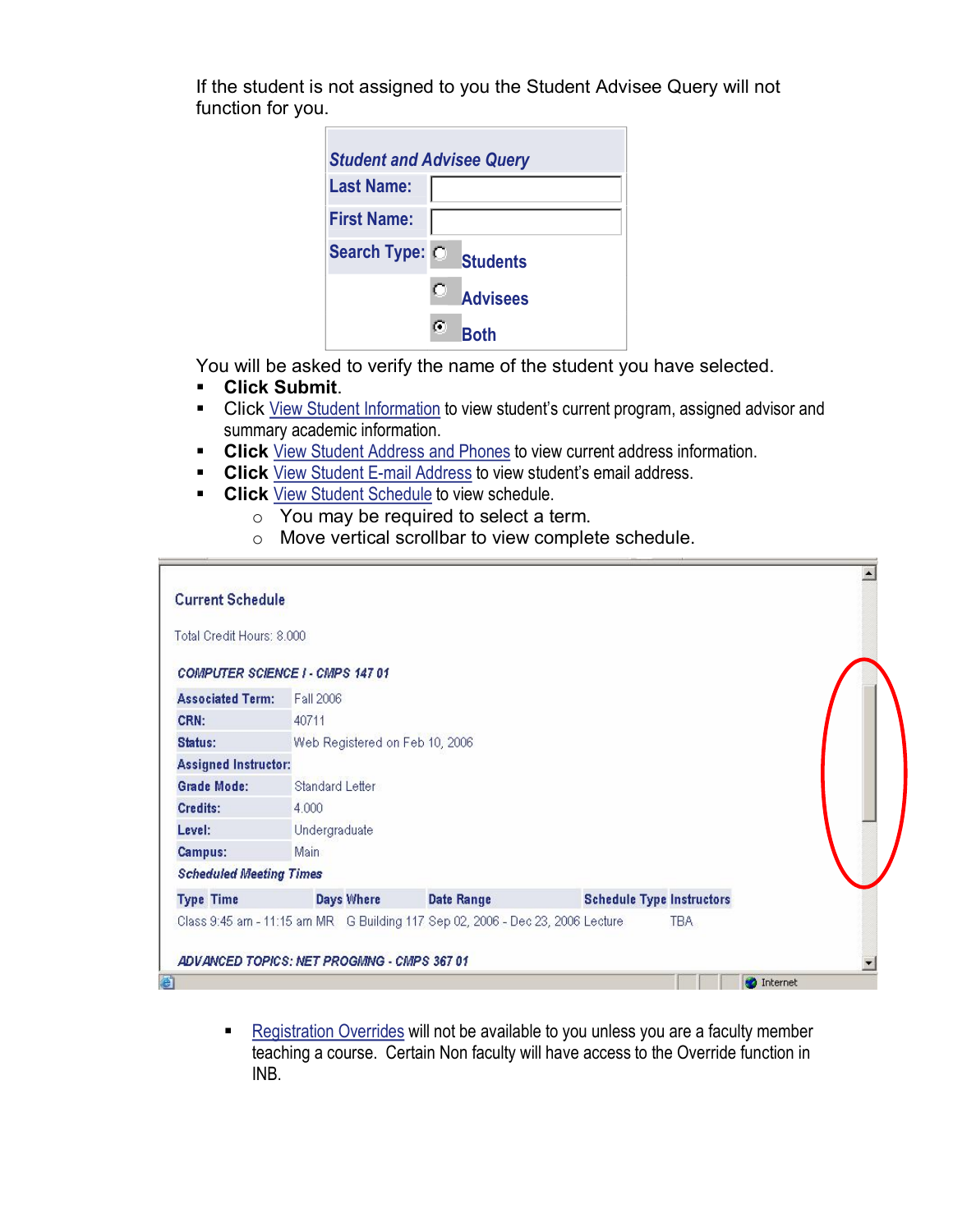## **For functions specific to your role as a faculty member**

ß **Click** on **Faculty Services**.

| Go<br><b>Search</b>                                                                                                                          | <b>ACCESSIBILITY</b><br>SITE MAP<br>HELP EXIT |
|----------------------------------------------------------------------------------------------------------------------------------------------|-----------------------------------------------|
| Personal Information Student Services & Financial Aid Faculty Services                                                                       |                                               |
| <b>Main Menu</b>                                                                                                                             |                                               |
| Welcome, Cynthia M. Brennan, to the Ramapo College Information System! Last web access on Mar 01, 2006 at 10:29 am                           |                                               |
| Personal Information<br>Update addresses, or contact information; review name or social security number change information; Change your PIN. |                                               |
| Student & Financial Aid                                                                                                                      |                                               |
| Apply for Admission, Register, View your academic records and Financial Aid                                                                  |                                               |
| Faculty & Advisors<br>Enter Grades and Registration Overrides, View Class Lists and Student Information                                      |                                               |
| RELEASE: 6.1                                                                                                                                 | powered by @ort                               |

| Go<br><b>Search</b>                                                                                                                                                            | RETURN TO MENU SITE MAP HELP EXIT                                                            |
|--------------------------------------------------------------------------------------------------------------------------------------------------------------------------------|----------------------------------------------------------------------------------------------|
| Personal Information Student Services & Financial Aid Faculty Services<br><b>Faculty Services</b>                                                                              |                                                                                              |
| <b>Term Selection</b><br><b>CRN</b> Selection<br>Faculty Detail Schedule<br>Faculty Schedule by Day and Time<br>Detail Class List<br>Summary Class List<br><b>Final Grades</b> | Some features, like<br><b>Final Grades will</b><br>only be available<br>at particular times. |

Here you may select various functions (remember to Select the correct term) related to your faculty role, including your personal information and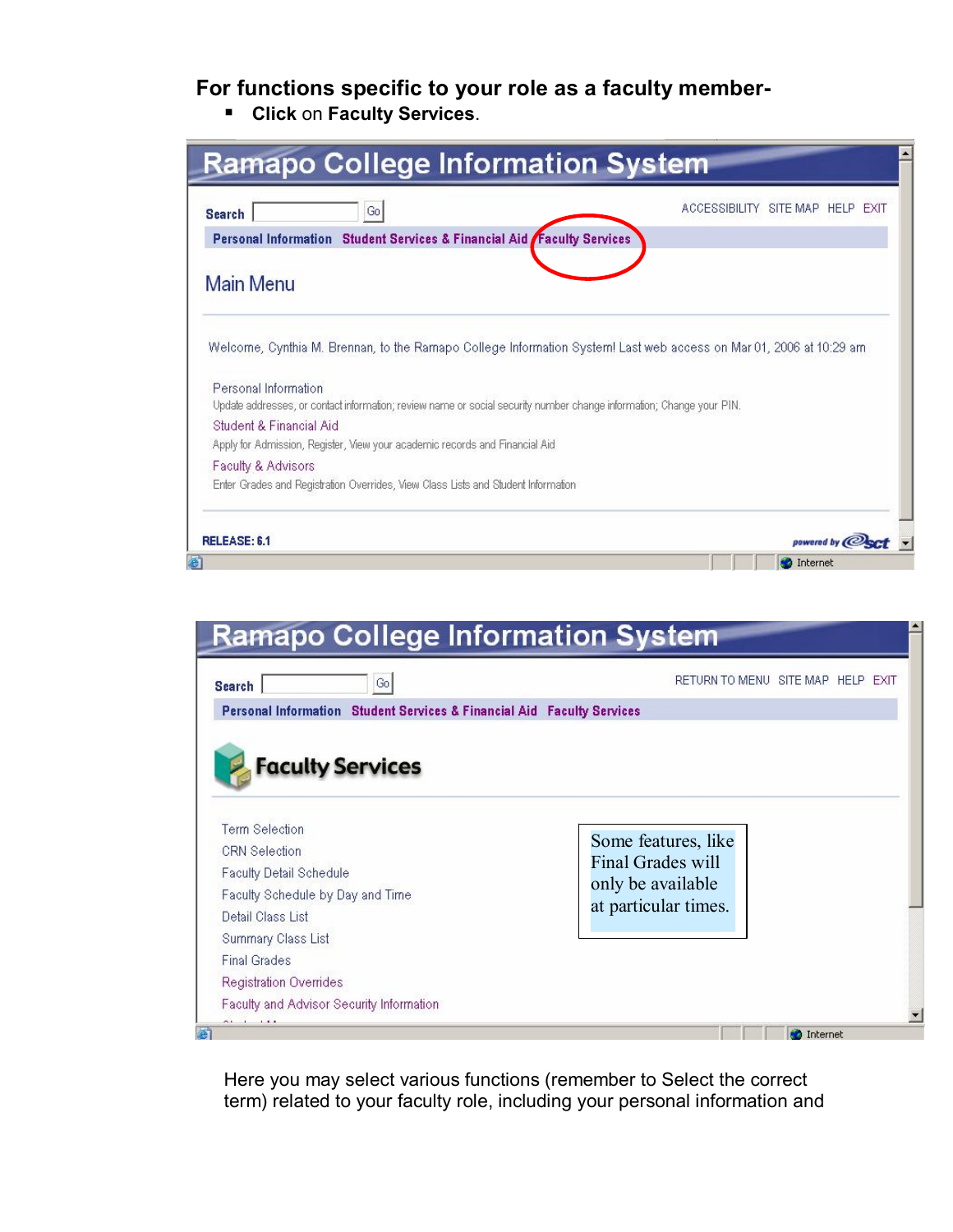student information for those in your classes and those assigned to you as advisees.

**EXECUTE:** Click on Faculty [Detail Schedule](http://selfserve.banner.ramapo.edu:9092/pls/PPRD/bwlkifac.P_FacSched) to view your schedule.

| INTRO TO LITR - 40114 - LITR 101 - 01 |                               |  |
|---------------------------------------|-------------------------------|--|
| Status:                               | Active                        |  |
| <b>Available for Registration:</b>    | Feb 01, 2006 - Sep 10, 2006   |  |
| College:                              | Amer. & International Studies |  |
| Department:                           | Literature                    |  |
| Part of Term:                         |                               |  |
| <b>Course Credits:</b>                | 4.000                         |  |
| <b>Course Levels:</b>                 | Undergraduate                 |  |
| Campus:                               | Main                          |  |
| Override:                             | No.                           |  |
| Syllabus:                             | Add                           |  |
| Rosters:                              | Classlist                     |  |
| <b>Office Hours:</b>                  | Add                           |  |

To view your class list from the Schedule, **Click Classlist**. The screen text provides helpful information.

|                                | <b>Course Information</b>             |                |                   |               |                |                |       |                     |
|--------------------------------|---------------------------------------|----------------|-------------------|---------------|----------------|----------------|-------|---------------------|
|                                | INTRO TO LITR - LITR 101 01           |                |                   |               |                |                |       |                     |
| CRN:                           | 40114                                 |                |                   |               |                |                |       |                     |
|                                | Duration: Sep 02, 2006 - Dec 23, 2006 |                |                   |               |                |                |       |                     |
| Status:                        | Active                                |                |                   |               |                |                |       |                     |
|                                | <b>Enrollment Counts</b>              |                |                   |               |                |                |       |                     |
|                                |                                       |                |                   |               |                |                |       |                     |
|                                | <b>Maximum Actual Remaining</b>       |                |                   |               |                |                |       |                     |
| <b>Enrollment: 5</b>           | 4                                     | 1              |                   |               |                |                |       |                     |
| Cross List: 0                  | $\theta$                              | $\theta$       |                   |               |                |                |       |                     |
|                                | <b>Summary Class List</b>             |                |                   |               |                |                |       |                     |
| <b>Record</b><br><b>Number</b> | <b>Student Name</b>                   | ID             | <b>Reg Status</b> | Level         | <b>Credits</b> | <b>Midterm</b> | Final | <b>Grade Detail</b> |
| 1                              | Laura J.                              | R0i            | Web Registered    | Undergraduate | 4.000          | Enter          | Enter |                     |
| $\overline{2}$                 | re, Dana M.                           | R0             | Web Registered    | Undergraduate | 4.000          | Enter          | Enter |                     |
| 3                              | holas R.                              | R <sub>0</sub> | Registered        | Undergraduate | 4.000          | Enter          | Enter |                     |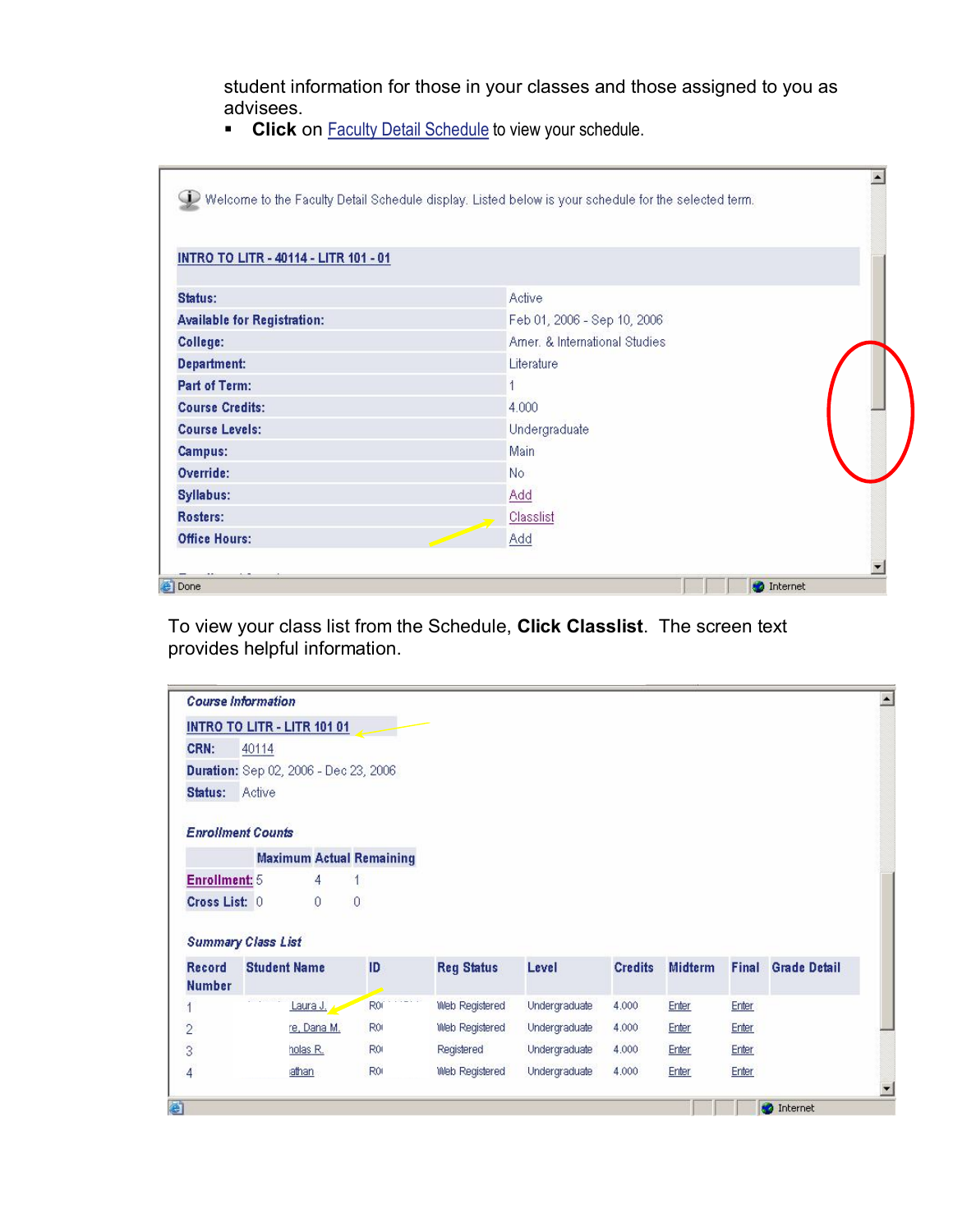- **EXECT** Click on the underlined course title to view other sections
- **Click** on student name to view contact information.
	- o This will display the permanent address. Since most of our students live on campus, it is not advisable to use this contact info.
	- o This is confidential information and may not be released.
- **Select [Registration](http://selfserve.banner.ramapo.edu:9092/pls/PPRD/bwlkfrov.P_FacRegOvr) Overrides from Faculty Services Menu to authorize a** student to enroll in your class due to major restriction, prerequisite not met, closed section, etc. Enter student ID to grant override. Select.

|                    | <b>Student or Advisee ID:</b>    |                        |
|--------------------|----------------------------------|------------------------|
|                    | <b>OR</b>                        |                        |
|                    |                                  | Submit<br><b>Reset</b> |
|                    | <b>Student and Advisee Query</b> |                        |
| <b>Last Name:</b>  |                                  |                        |
| <b>First Name:</b> |                                  |                        |
| Search Type: O     | <b>Students</b>                  |                        |
|                    | $\bullet$<br><b>Advisees</b>     |                        |
|                    | G.<br>Both                       |                        |

|                                                                                                                                                               | Faculty Registration Permits/Overrides                                             | Fall 2006<br>Mar 01, 2006 01:17 pm                                                                                    |
|---------------------------------------------------------------------------------------------------------------------------------------------------------------|------------------------------------------------------------------------------------|-----------------------------------------------------------------------------------------------------------------------|
| Information for                                                                                                                                               | э                                                                                  |                                                                                                                       |
|                                                                                                                                                               | Welcome to the Faculty Registration Permits/Overrides Worksheet.                   |                                                                                                                       |
|                                                                                                                                                               |                                                                                    | If the word "Confidential" appears next to a student's name, his/her personal information is to be kept confidential. |
|                                                                                                                                                               | You may click on the student's name to view his/her address and phone information. |                                                                                                                       |
|                                                                                                                                                               | Course                                                                             |                                                                                                                       |
|                                                                                                                                                               | 40114 - LITR 101 01                                                                |                                                                                                                       |
|                                                                                                                                                               |                                                                                    |                                                                                                                       |
|                                                                                                                                                               | None                                                                               |                                                                                                                       |
|                                                                                                                                                               | None                                                                               |                                                                                                                       |
| <b>Registration Overrides</b><br>Override<br>Override Capacity<br>None.<br>Override Capacity<br>Override Corequisite<br>Override Major<br>Special Approv/Perm |                                                                                    |                                                                                                                       |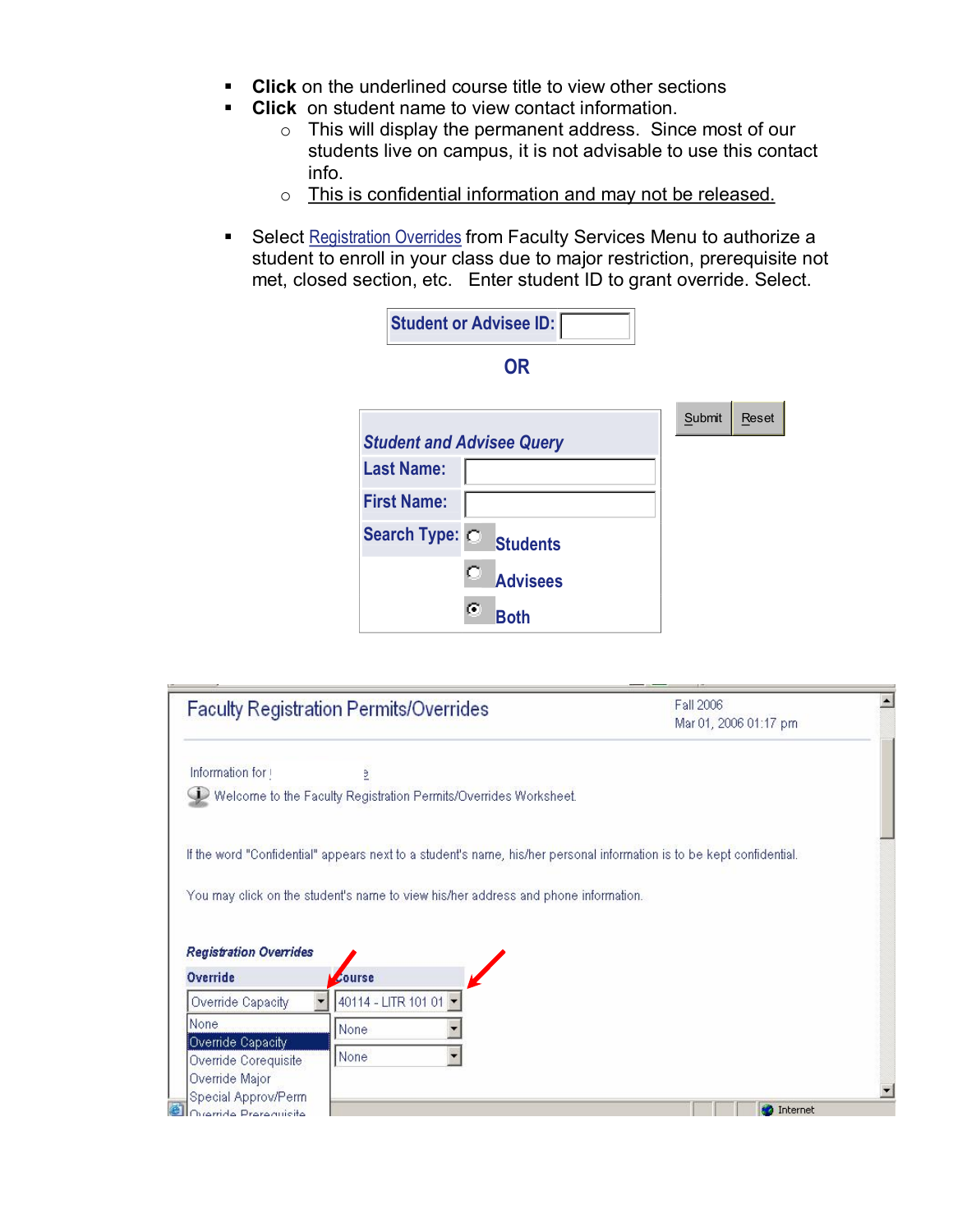- o **Click** on the arrow of the **Course** box to select the course section.
- o **Click** on the arrow of the **Override** box to select the appropriate Override for the student's particular registration problem!
- o **Click Submit**.
- o You will be required to verify and **Click Submit** again!

| <b>Faculty Registration Overrides Confirmation</b> |                                          |                                                                                         | Mar 01, 2006 01:41 pm | Fall 2006 |  |
|----------------------------------------------------|------------------------------------------|-----------------------------------------------------------------------------------------|-----------------------|-----------|--|
|                                                    |                                          | Below are the override requests you entered. Please confirm by clicking Commit Changes. |                       |           |  |
| <b>Registration Overrides</b>                      |                                          |                                                                                         |                       |           |  |
| Override                                           | <b>CRN</b> Course Number Section Crudent |                                                                                         | <b>Activity Date</b>  |           |  |
|                                                    |                                          |                                                                                         |                       |           |  |
| Submit                                             |                                          |                                                                                         |                       |           |  |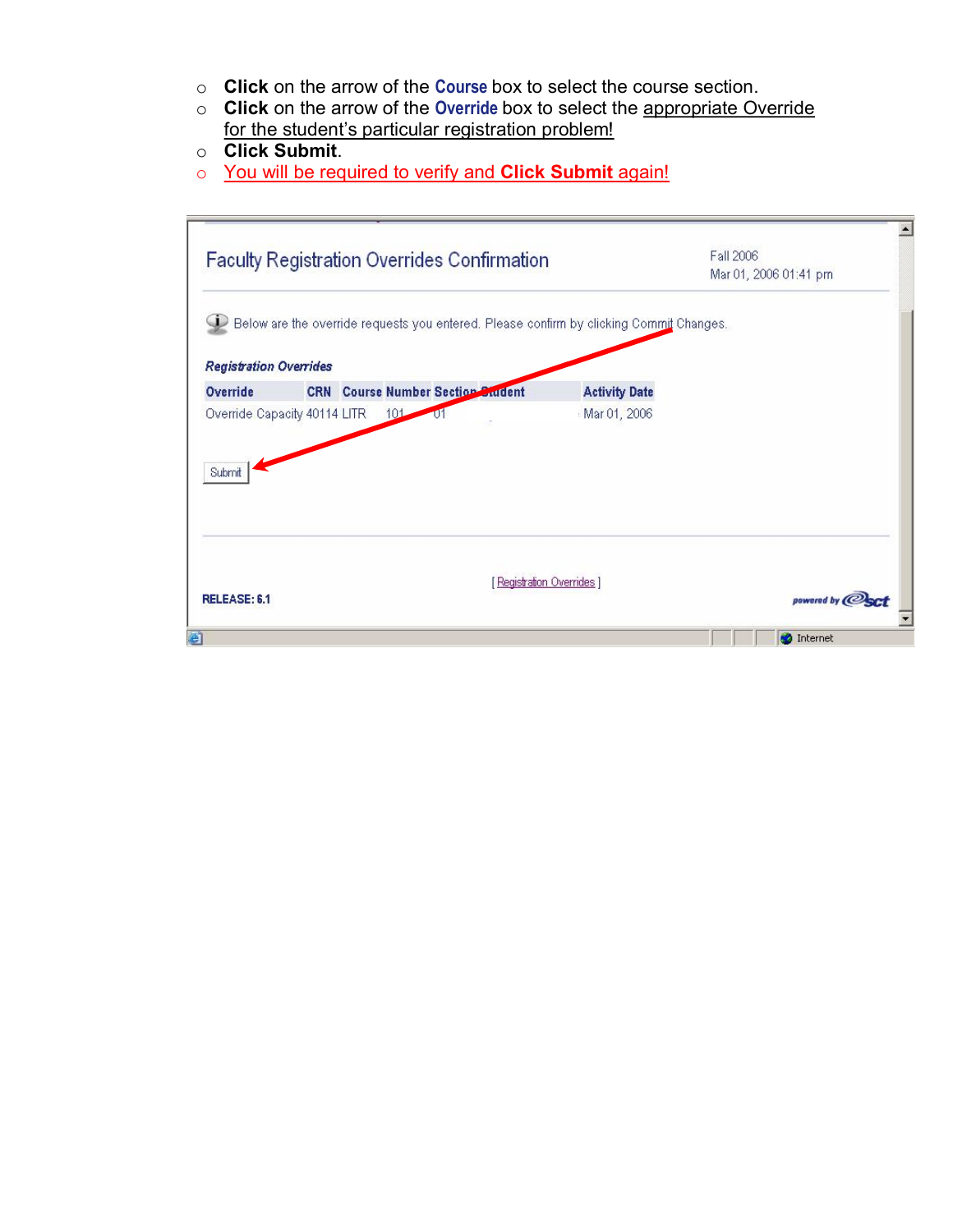**From the Faculty Services Menu you will also be able to view transcripts through Advisor functions.** 

| Personal Information Student Services & Financial Aid Faculty Services                  |          |
|-----------------------------------------------------------------------------------------|----------|
| <b>Faculty Services</b>                                                                 |          |
| <b>Term Selection</b>                                                                   |          |
| <b>CRN</b> Selection                                                                    |          |
| Faculty Detail Schedule                                                                 |          |
| Faculty Schedule by Day and Time                                                        |          |
| Detail Class List                                                                       |          |
| Summary Class List                                                                      |          |
| <b>Final Grades</b>                                                                     |          |
| <b>Registration Overrides</b>                                                           |          |
| Faculty and Advisor Security Information                                                |          |
| <b>Student Menu</b>                                                                     |          |
| Display student information; View a student's schedule; Process registration overrides. |          |
| Advisor Menu                                                                            |          |
| View a student's trapecript; View a student's grades; Display your security setup.      |          |
| 画                                                                                       | Internet |

o **Click** on **Advisor Menu**, then click Student Academic [Transcript.](http://selfserve.banner.ramapo.edu:9092/pls/PPRD/bwlkftrn.P_FacDispTran)

| <b>Ramapo College Information System</b>                               |                                   |
|------------------------------------------------------------------------|-----------------------------------|
| Go<br>Search                                                           | RETURN TO MENU SITE MAP HELP EXIT |
| Personal Information Student Services & Financial Aid Faculty Services |                                   |
| <b>Faculty &amp; Advisors</b>                                          |                                   |
| Term Selection                                                         |                                   |
| <b>D</b> Selection<br>Student Academic Transcript                      |                                   |
| <b>Faculty &amp; Advisor Security information</b>                      |                                   |
| Degree Evaluation                                                      |                                   |
| RELEASE: 6.4                                                           | powered by $\mathcal O$           |
|                                                                        |                                   |
| 画                                                                      | Internet                          |